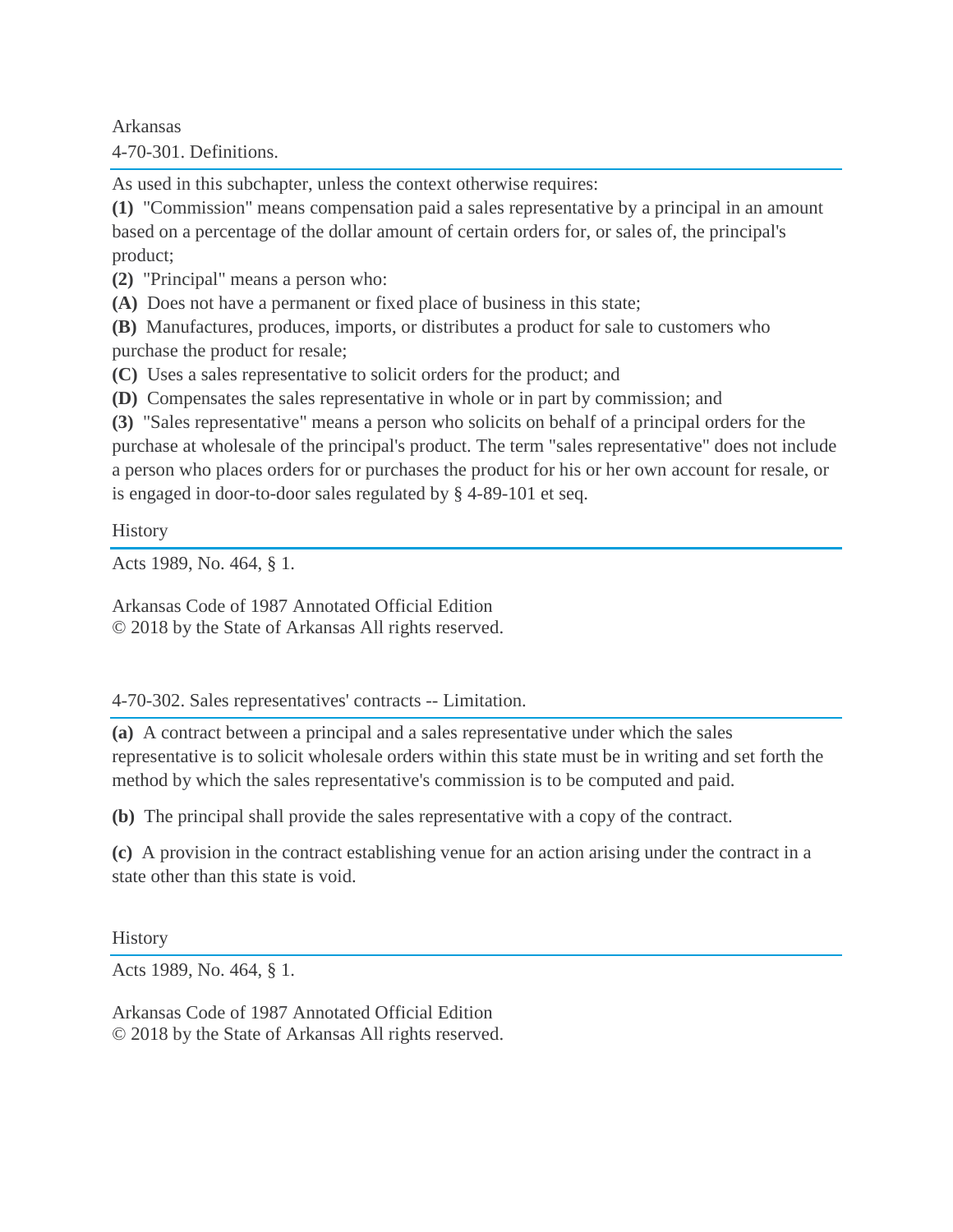4-70-303. Payment in absence of contract.

If a compensation agreement between a sales representative and a principal that is not in writing is terminated, the principal shall pay all commissions due the sales representative within thirty (30) working days after the date of the termination.

**History** 

Acts 1989, No. 464, § 1.

Arkansas Code of 1987 Annotated Official Edition © 2018 by the State of Arkansas All rights reserved.

4-70-304. Jurisdiction.

A principal who is not a resident of this state and who enters into a contract subject to this subchapter is considered to be doing business in this state for purposes of the exercise of personal jurisdiction over the principal.

**History** 

Acts 1989, No. 464, § 1.

Arkansas Code of 1987 Annotated Official Edition © 2018 by the State of Arkansas All rights reserve

## 4-70-305. Waivers prohibited.

A provision of this subchapter may not be waived, whether by express waiver or by attempt to make a contract or agreement subject to the laws of another state. A waiver of a provision of this subchapter is void.

## **History**

Acts 1989, No. 464, § 1.

Arkansas Code of 1987 Annotated Official Edition © 2018 by the State of Arkansas All rights reserved.

## 4-70-306. Damages and attorney's fees.

A principal who fails to comply with a provision of a contract under § 4-70-302 relating to payment of a commission or fails to pay a commission as required by § 4-70-303 is liable to the sales representative in a civil action for three (3) times the damages sustained by the sales